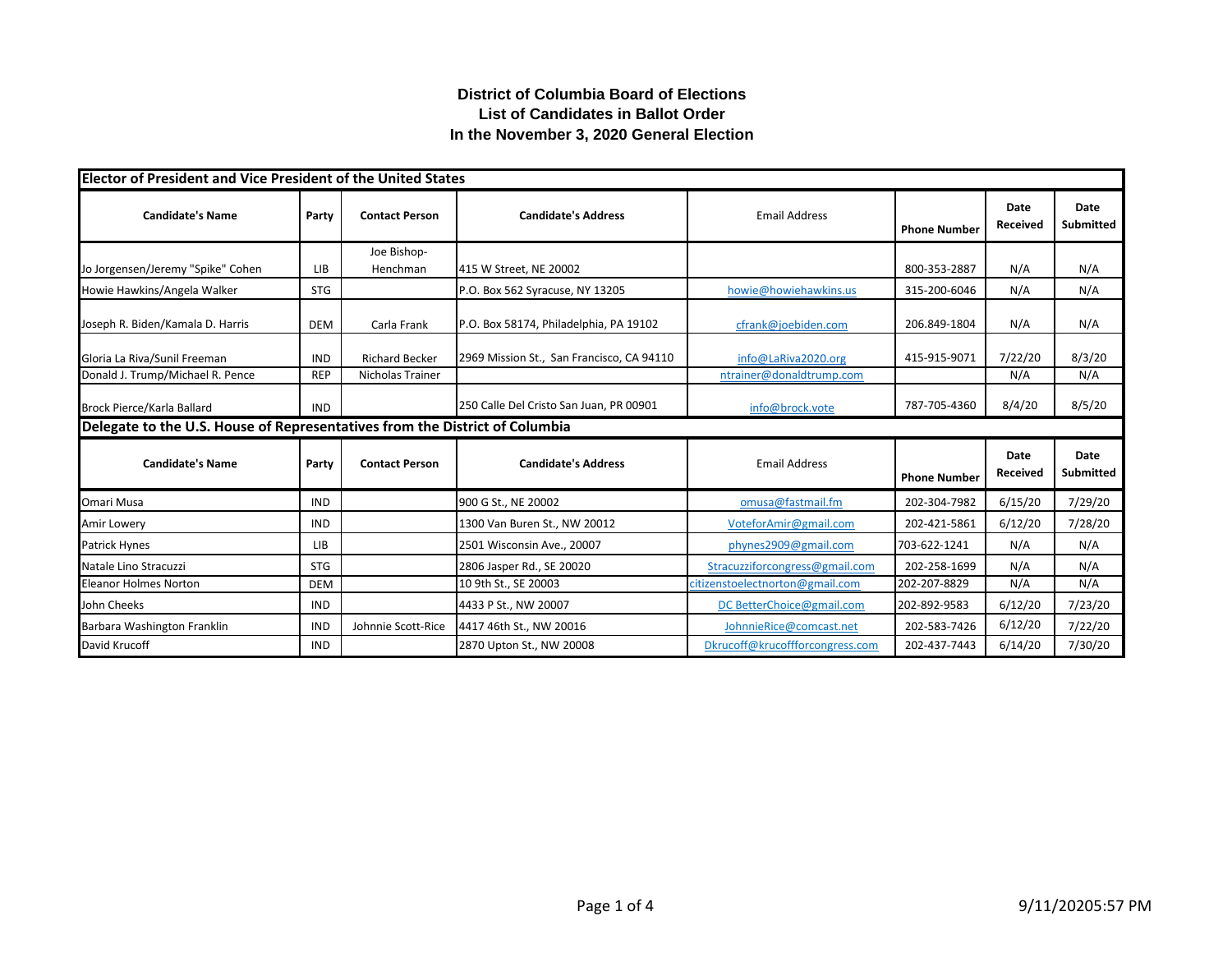| At-Large Member of the Council of the District of Columbia |            |                       |                                |                                  |                     |                                |                                 |
|------------------------------------------------------------|------------|-----------------------|--------------------------------|----------------------------------|---------------------|--------------------------------|---------------------------------|
| <b>Candidate's Name</b>                                    | Party      | <b>Contact Person</b> | <b>Candidate's Address</b>     | <b>Email Address</b>             | <b>Phone Number</b> | Date<br>Received               | Date<br>Submitted               |
| Christina Henderson                                        | <b>IND</b> |                       | P.O. Box 1389, 20013           | christina@christinahenderson.org | 864-593-8710        | 6/16/20                        | 8/5/20                          |
| Vincent Orange                                             | <b>IND</b> |                       | 1540 Taylor St., NE 20017      | vo40@aol.com                     | 202-486-3201        | 6/14/20                        | 8/5/20                          |
| Franklin Garcia                                            | <b>IND</b> |                       | 2218 Newton St., NE 20018      | information@franklinfordc.com    | 202-460-3046        | 6/12/20                        | 8/3/20                          |
| <b>Rick Murphree</b>                                       | <b>IND</b> |                       | 1100 New Jersey Ave., SE 20003 | murphreedc@gmail.com             | 202-503-5021        | 6/17/20                        | 8/5/20                          |
| Marya Pickering                                            | <b>REP</b> |                       | 4402 44th St., NW 20016        | marigold316@aol.com              | 703-967-5023        | N/A                            | N/A                             |
| Marcus Goodwin                                             | <b>IND</b> | Malcom H. Fox         | P.O. Box 43167, 20010          | Malcom@GoodwinforDC.com          | 347-899-5929        | 6/16/20                        | 7/14/20                         |
| Markus Batchelor                                           | <b>IND</b> |                       | 1241 Alabama Avenue, SE 20032  | info@markusfordc.com             | 202-455-1032        | 6/29/20                        | 8/5/20                          |
| Michangelo "Doctor Mic" Scruggs                            | <b>IND</b> |                       | P.O. Box 9460, 20016           | DrMScruggs@aol.com               | 202-412-9664        | 6/16/20                        | 8/5/20                          |
| Mario Cristaldo                                            | <b>IND</b> |                       | 2440 16th St., NW 20009        | MarioCristaldo94@gmail.com       | 202-813-7170        | 6/12/20                        | 7/13/20                         |
| Calvin H. Gurley                                           | <b>IND</b> |                       | 612 Underwood St., NW 20010    | chgurley@verizon.net             | 202-727-6126        | 6/22/20                        | 8/5/20                          |
| Claudia Barragan                                           | <b>IND</b> |                       | 230 Varnum St., NE 20011       | cmbarragan@gmail.com             | 240-381-0937        | 7/10/20                        | 8/4/20                          |
| Keith Silver                                               | <b>IND</b> |                       | 901 New Jersey Ave., NW 20001  | keithsilverfordc@vahoo.com       | 202-704-7389        | 6/30/20                        | 8/3/20                          |
| Alexander M. Padro                                         | <b>IND</b> |                       | 1519 8th St., NW 20001         | Padroanc@gmail.com               | 202-518-3794        | 6/12/20                        | 8/5/20                          |
| Robert White                                               | <b>DEM</b> | Daniel Moskovitz      | 1601 Holly St., NW 20011       | daniel@robertwhitefordc.com      | 202-236-4074        | N/A                            | N/A                             |
| Jeanné Lewis                                               | <b>IND</b> | <b>Bonard Molina</b>  | 1727 41st Place, SE 20020      | info@jeannelewisatlarge.com      | 202-540-0531        | 6/18/20                        | 8/5/20                          |
| Mónica Palacio                                             | <b>IND</b> |                       | 6625 Harlan Pl., NW 20012      | monica@monicafordc.com           | 202-422-2191        | 6/16/20                        | 8/5/20                          |
| Ann C. Wilcox                                              | <b>STG</b> |                       | 7312 Alaska Ave., NW 20012     | Ann1Wilcox@gmail.com             | 202-441-3265        | N/A                            | N/A                             |
| Joe Bishop-Henchman                                        | LBT        |                       | 415 W St., NE 20002            | jdhenchman@gmail.com             | 202-766-5019        | N/A                            | N/A                             |
| Kathy Henderson                                            | <b>IND</b> |                       | 1807 L St., NE 20002           | KHenderson029@aol.com            | 202-556-5823        | 7/1/20                         | 8/5/20                          |
| Eric M. Rogers                                             | <b>IND</b> |                       | 3720 Southers Ave., SE 20020   | Eric@Rogersfordc.com             | 202-531-1675        | 6/17/20                        | 8/3/20                          |
| Chander Jayaraman                                          | <b>IND</b> | Ned Ertel             | 924 G St., SE 20003            | nedertel@comcast.net             | 570-419-9758        | 6/25/20                        | 7/29/20                         |
| A'Shia Howard                                              | <b>IND</b> | Amy Nicole Allen      | 4138 Meade St., NE 20019       | AmyCakes1978@gmail.com           | 202-751-1914        | 6/12/20                        | 8/5/20                          |
| Ed Lazere                                                  | <b>IND</b> | Jeremy Cullimore      | 1350 Jackson St., NE 20017     | jeremy@EdforDC.com               | 202-455-5386        | 6/16/20                        | 8/3/20                          |
| Will Merrifield                                            | <b>IND</b> | Jacqueline Hixson     | 4939 Nash St., NE 20019        | info@willfordc.com               | 202-350-0495        | 6/22/20                        | 8/5/20                          |
| Ward 2 Member of the Council of the District of Columbia   |            |                       |                                |                                  |                     |                                |                                 |
| <b>Candidate's Name</b>                                    | Party      | <b>Contact Person</b> | <b>Candidate's Address</b>     | <b>Email Address</b>             | <b>Phone Number</b> | <b>Date</b><br><b>Received</b> | <b>Date</b><br><b>Submitted</b> |
| <b>Randy Downs</b>                                         | <b>IND</b> |                       | 1425 17th St., NW 20036        | randy@randyforward2.com          | 636-358-2739        | 7/22/20                        | 8/5/20                          |
| <b>Brooke Pinto</b>                                        | <b>DEM</b> |                       | 1219 Q St., NW 20009           | brooke@brookepintoforward2.com   | 202-400-1295        | N/A                            | N/A                             |
| Martín Miguel Fernández                                    | <b>IND</b> |                       | P.O. Box 34234, 20043          | martin@martinforward2.com        | 202-350-1207        | 6/18/20                        | 8/5/20                          |
| Peter Bolton                                               | <b>STG</b> |                       | 2007 O St., NW 20006           | peterboltonforward2@gmail.com    | 202-602-7360        | N/A                            |                                 |
|                                                            |            |                       |                                |                                  |                     |                                |                                 |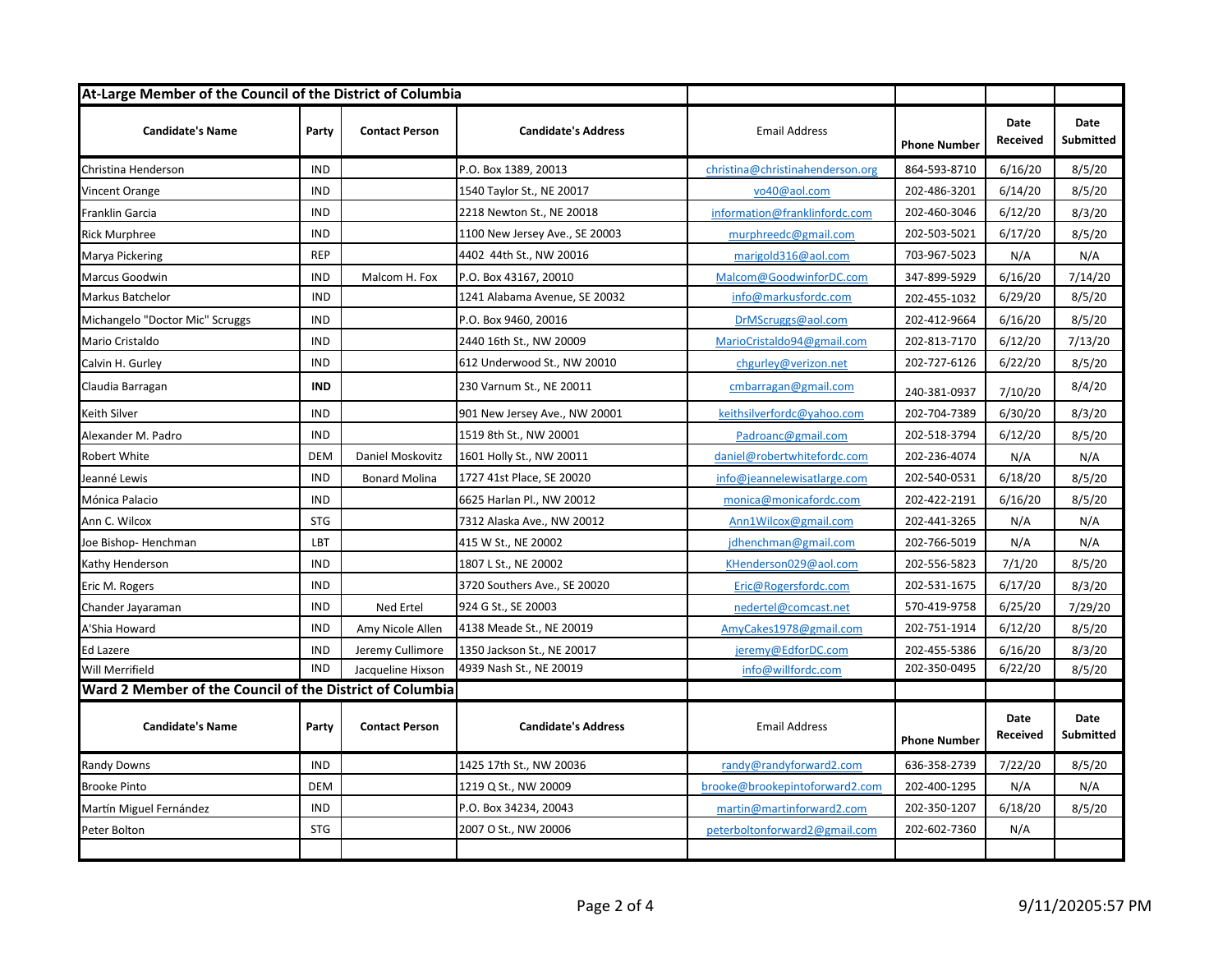| Ward 4 Member of the Council of the District of Columbia |            |                       |                               |                           |                     |                         |                                 |
|----------------------------------------------------------|------------|-----------------------|-------------------------------|---------------------------|---------------------|-------------------------|---------------------------------|
| <b>Candidate's Name</b>                                  | Party      | <b>Contact Person</b> | <b>Candidate's Address</b>    | <b>Email Address</b>      | <b>Phone Number</b> | Date<br>Received        | <b>Date</b><br><b>Submitted</b> |
| Perry Redd                                               | <b>STG</b> |                       | 422 Marietta Pl., NW 20011    | rdd4council@gmail.com     | 202-717-7729        | N/A                     | N/A                             |
| Janeese Lewis George                                     | <b>DEM</b> |                       | 6207 8th St., NW 20011        | Janeesefor4@gmail.com     | 202-258-5866        | N/A                     | N/A                             |
| Ward 7 Member of the Council of the District of Columbia |            |                       |                               |                           |                     |                         |                                 |
| <b>Candidate's Name</b>                                  | Party      | <b>Contact Person</b> | <b>Candidate's Address</b>    | <b>Email Address</b>      | <b>Phone Number</b> | Date<br><b>Received</b> | <b>Date</b><br>Submitted        |
| Vincent C. Gray                                          | <b>DEM</b> | <b>Chuck Thies</b>    | 2619 Branch Ave., SE 20020    | vincegray2020@gmail.com   | 202-957-0873        | N/A                     | N/A                             |
|                                                          |            |                       |                               |                           |                     |                         |                                 |
| Ward 8 Member of the Council of the District of Columbia |            |                       |                               |                           |                     |                         |                                 |
| <b>Candidate's Name</b>                                  | Party      | <b>Contact Person</b> | <b>Candidate's Address</b>    | <b>Email Address</b>      | <b>Phone Number</b> | Date<br>Received        | Date<br>Submitted               |
| Trayon "Ward Eight" White                                | <b>DEM</b> |                       | 1109 Wahler Pl., SE 20032     | trayonwhite2020@gmail.com | 202-696-0735        | N/A                     | N/A                             |
| Fred Hill                                                | <b>IND</b> |                       | 1730 18th St., SE 20020       | FredHill@gotta-gonow.com  | 202-330-2211        | 6/16/20                 | 8/5/20                          |
| <b>Christopher Cole</b>                                  | <b>IND</b> | Shawnta Hall          | 2611 Bowen Rd., SE 20020      | Shawnta.Hall@yahoo.com    | 202-460-4898        | 6/12/20                 | 8/4/20                          |
| Nate "Ward 8" Derenge                                    | <b>REP</b> |                       | 2131 Young St., SE 20020      | NATHAN.DERENGE@GMAIL.COM  | 571-557-2797        | N/A                     | N/A                             |
| <b>United States Senator</b>                             |            |                       |                               |                           |                     |                         |                                 |
| <b>Candidate's Name</b>                                  | Party      | <b>Contact Person</b> | <b>Candidate's Address</b>    | <b>Email Address</b>      | <b>Phone Number</b> | Date<br>Received        | <b>Date</b><br>Submitted        |
| Cornelia Weiss                                           | <b>REP</b> |                       | 1435 4th St., SW 20024        | koislmeier@yahoo.com      | 202-655-9210        | N/A                     | N/A                             |
| <b>Eleanor Ory</b>                                       | <b>STG</b> |                       | 1825 T St., NW 20009          | echo4senate@gmail.com     | 954-940-8281        | N/A                     | N/A                             |
| <b>Paul Strauss</b>                                      | DEM        | Taylor Berlin         | 1020 16th St., NW 20036       | senator@paulstrauss.org   | 202-497-8948        | N/A                     | N/A                             |
|                                                          |            |                       |                               |                           |                     |                         |                                 |
| <b>United States Representative</b>                      |            |                       |                               |                           |                     |                         |                                 |
| <b>Candidate's Name</b>                                  | Party      | <b>Contact Person</b> | <b>Candidate's Address</b>    | <b>Email Address</b>      | <b>Phone Number</b> | Date<br><b>Received</b> | <b>Date</b><br><b>Submitted</b> |
| Sohaer Rizvi Syed                                        | IND        |                       | 4800 Brandywine St., NW 20011 | vote4sohaer@gmail.com     | 251-404-3760        | 7/23/20                 | 8/5/20                          |
| Oye Owolewa                                              | <b>DEM</b> |                       | 1430 Tobias Dr., SE 20020     | oye4dc@yahoo.com          | 202-390-9480        | N/A                     | N/A                             |
| Joyce (Chestnut) Robinson-Paul                           | <b>STG</b> |                       | 16 N St., NW 20001            | statehood4dcnow@gmail.com | 202-330-7955        | N/A                     | N/A                             |